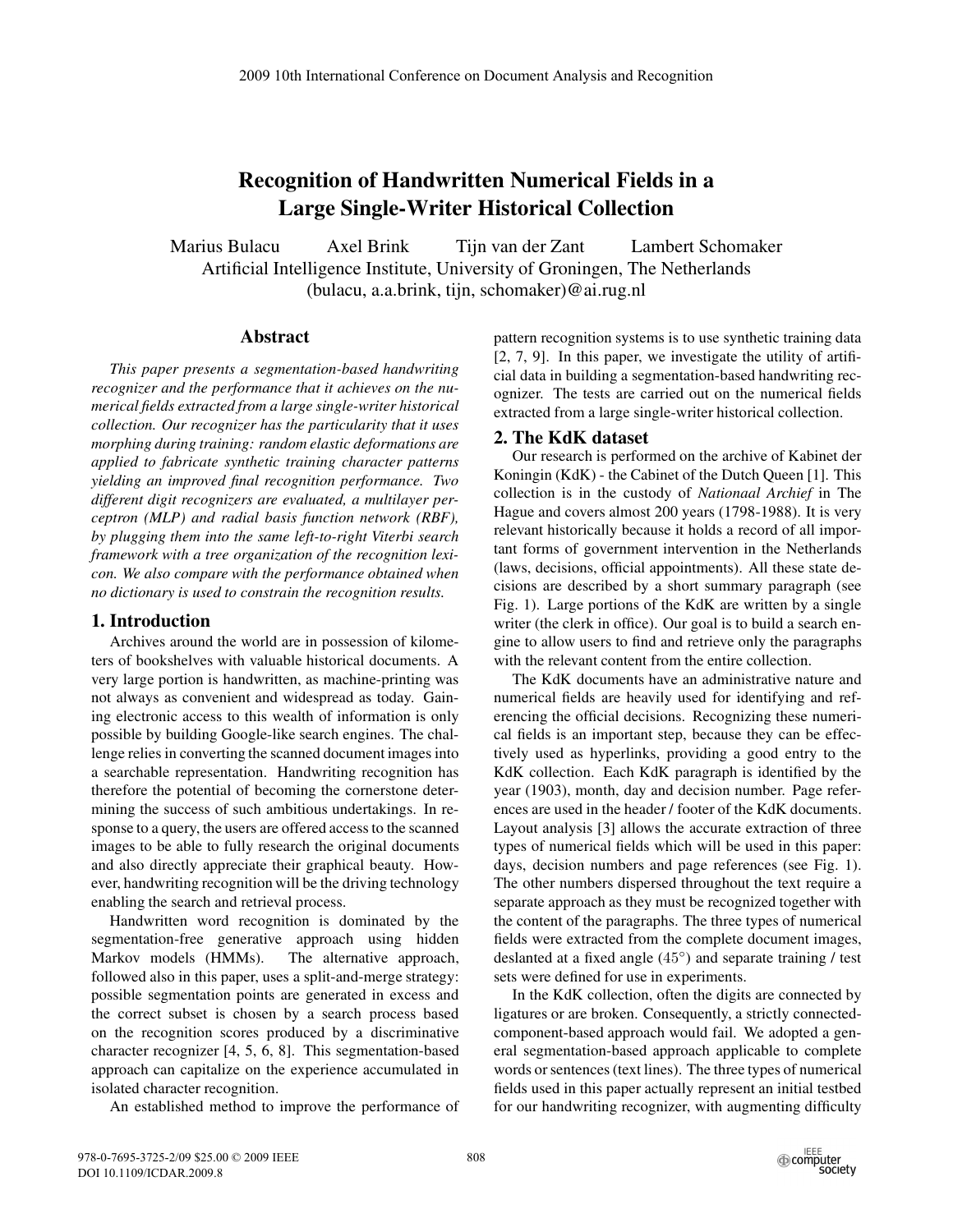Vervolguen blad 861. page 862 references binet der Koning decision numbers days

**Figure 1.** Example of a KdK document showing extensive use of numerical fields (highlighted). We indicate the three types of fields used in the recognition experiments reported in this paper: days, decision numbers and page references. Samples of extracted fields are shown in the right panel to emphasize the need for adopting a generic cursive handwriting recognition approach.

due to the increasing pattern complexity and size of the recognition lexicon: days ('1' to '31'), decision numbers ('1' to '300') and page references ('1' to '3000').

#### **3. Heuristic over-segmentation - Viterbi search**

We built our handwriting recognizer following a segmentation-based (split-and-merge) approach [5]. Three processing stages are involved (see Fig. 2):

**1) Over-segmentation:** a heuristic method is used to define a larger set of potential segmentation points with the goal that it contains, as a subset, the real segmentation points between the characters. The ink is therefore split into graphical entities (graphemes) that are smaller than a complete character. Often the upper / lower word contours are used for this purpose. In our case, the ink is projected onto the horizontal axis and the minima of the smoothed profile define the possible segmentation points. These points are ordered from left to right and are used to define the nodes in a graph. The different combinations of ink segments that can form a letter are encoded in the arcs of this graph (e.g. from node i to node n with  $1 \leq n - i \leq 5$ ). We use min / max widths to define these directed links, which we encode in the adjacency matrix of the segmentation graph.

**2) Character recognition:** all candidate characters, as defined by the links of the segmentation graph, are passed to a classifier that must generate recognition scores for all character classes involved. The recognition scores  $rec[i, n, char]$  can be posterior (log)probabilities or pattern matching distances. We adopt here a formalism based on additive costs that are minimized for the correct class. Any character recognizer can be used at this stage. We will compare two neural networks: a multilayer perceptron (MLP) and a radial basis function network (RBF). Not only the recognition performance, but also the rejection performance of the character classifier is important, because the majority of the pattern candidates obtained by merging ink segments do not correspond to real characters.

As input to the neural networks, we use normalized 28x28 bitmaps (MNIST) [5]. Character deslanting using the principal axis is followed by shifting the center of mass of the ink to the center of the 28x28 template. The same number of units (784-200-10) was used for both networks.

**3) Left-to-right search:** the best (minimum cost) sequence of characters matching the input image is found using dynamic programming (Viterbi search). Two situations can be distinguished here, depending on whether or not a lexicon is used to constrain the recognition result.

When no lexicon is used, it is sufficient to store only the best recognition result for each character candidate  $mrec[i, n] = min_{char}(rec[i, n, char])$  together with its class label. A minimum Viterbi cost  $vcost[n]$  is then computed iteratively at each node  $n$  of the segmentation graph in left-to-right order (see Fig. 3):

$$
vcost[n] = \min_{i \in Inc(n)} (vcost[i] + mrec[i, n]) \tag{1}
$$

$$
pback[n] = argmin(vcost[i] + mrec[i, n])
$$
 (2)

where  $Inc(n)$  is the set of incoming links to node n. The Viterbi costs must in fact be normalized with respect to the path length in order to avoid the tendency towards shorter solutions that naturally accumulate smaller costs. The optimal path is found by following the backtracking pointers  $\mathit{pback}[n]$  from the end node to the begin node of the segmentation graph. The recognition string is obtained by reading off the labels along the Viterbi path. The correct segmentation is thus a byproduct of the recognition process. This lexicon-free approach is relevant for sentence recognition, where an exhaustive lexicon cannot be assumed.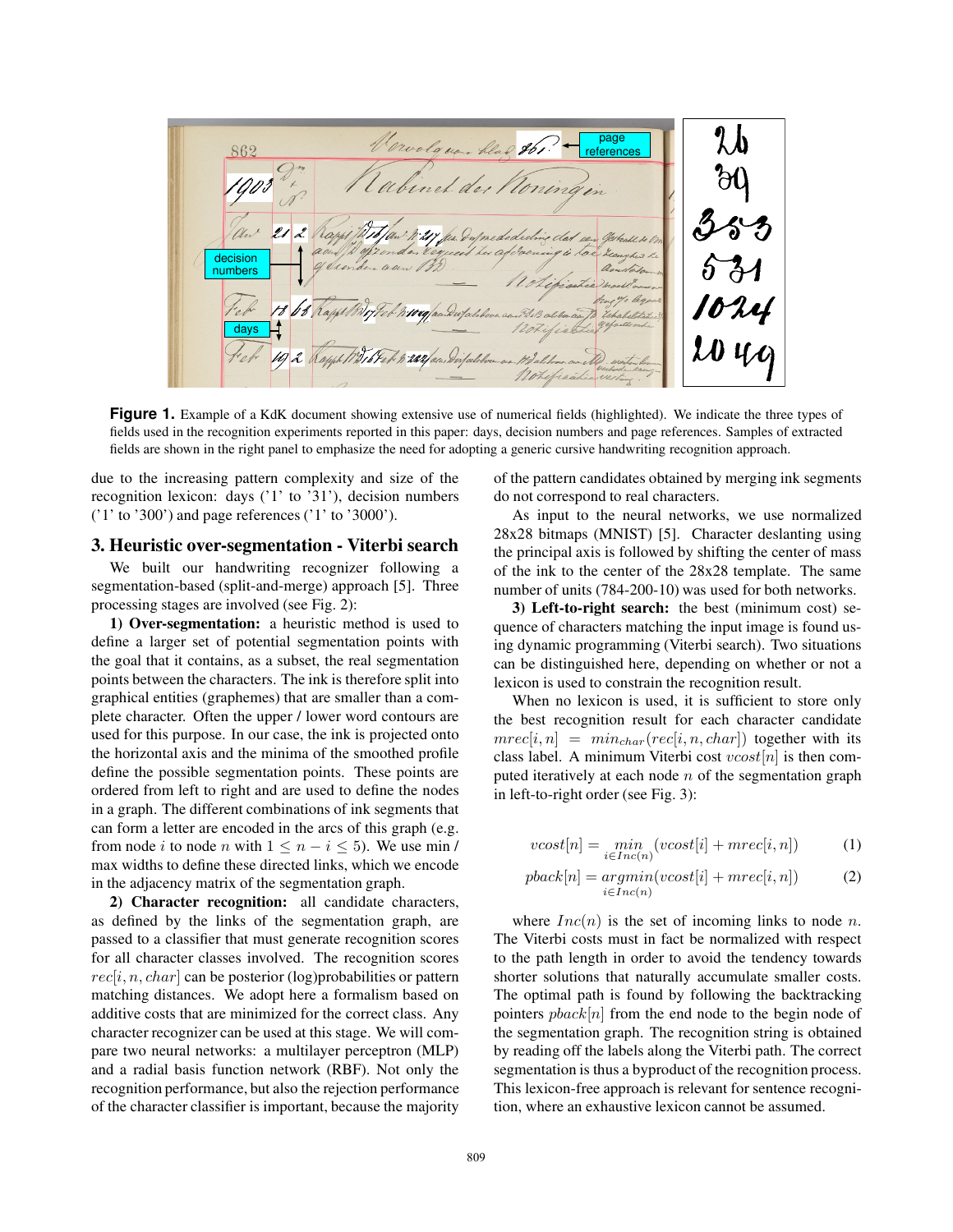

**Figure 2.** Schematic description of the segmentationbased handwriting recognizer applied to a numerical field.

Often, a lexicon containing all the legal words is available and can be used to constrain the recognition results yielding improved performance. The optimal Viterbi cost must be computed for all the words in the dictionary (eqs 1 and 2 must be modified to take account of character levels and labels). The best matching word with the minimum cost is selected as the final recognition result.

In the lexicon-driven approach, the search for the optimal solution can become the bottleneck, especially for large lexica and long word zones. Attaining speed without compromising performance is possible by organizing the lexicon as a tree (see Fig. 4). In this way, repeated computation is avoided for the common prefix shared by several words.

The segmentation graph and the lexical tree are two discrete structures and the search for the optimal path can be performed using an elegant recursive algorithm (Alg. 1) that enforces an ordered one-to-one correspondence between the tree nodes and a subset of the graph nodes.



**Figure 3.** Lexicon-free Viterbi search for the optimal (minimum cost) recognition path (see eqs 1 and 2).



Figure 4. Tree organization of the recognition lexicon: '1' to '31' used for the day (of the month) fields.

In the results section, we will compare the recognition rate obtained by lexicon-free versus lexicon-driven search. We are also interested in the speed up obtained from using a lexical tree versus a flat lexicon.

# **4. Digit morphing**

In contrast with the EM algorithm (Baum-Welch) for HMMs, training the basic character recognizer for a segmentation-based handwriting recognition system is a tricky issue without a standard solution. Our approach was to collect a base set of digit images segmented by hand and to augment this data by generating synthetic examples using random geometric distortions. We were incited by the record performance in digit recognition reported in [7].

**Algorithm 1** Depth-first recursive search for the minimalcost path complying both with the lexical tree and the segmentation graph. In the first call of the recursive function, tnode is the root of the lexical tree, *gnode* is the first node of the segmentation graph and  $cost = 0$ . The finalcost array is initialized to  $\infty$ .

**function** rsearch(*tnode*, *qnode*, *cost*) /\* Recursion stops - cost minimization \*/ **if** isleaf(tnode) **and** isend(gnode) **then if**  $cost < finalcost[tnode, word]$  **then**  $final cost[tnode.word] = cost$ **end if return end if** /\* Move to the next node in the tree and the graph \*/ **for all** tchild **in** tnode.children **do for all** gnext **in** gnode.links **do** /\* Cost accumulation \*/  $newcost = cost + rec[qnode, qnext, tchild.char]$ /\* Search the rest of the word - recursive call \*/ rsearch(tchild, gnext, newcost) **end for end for end function**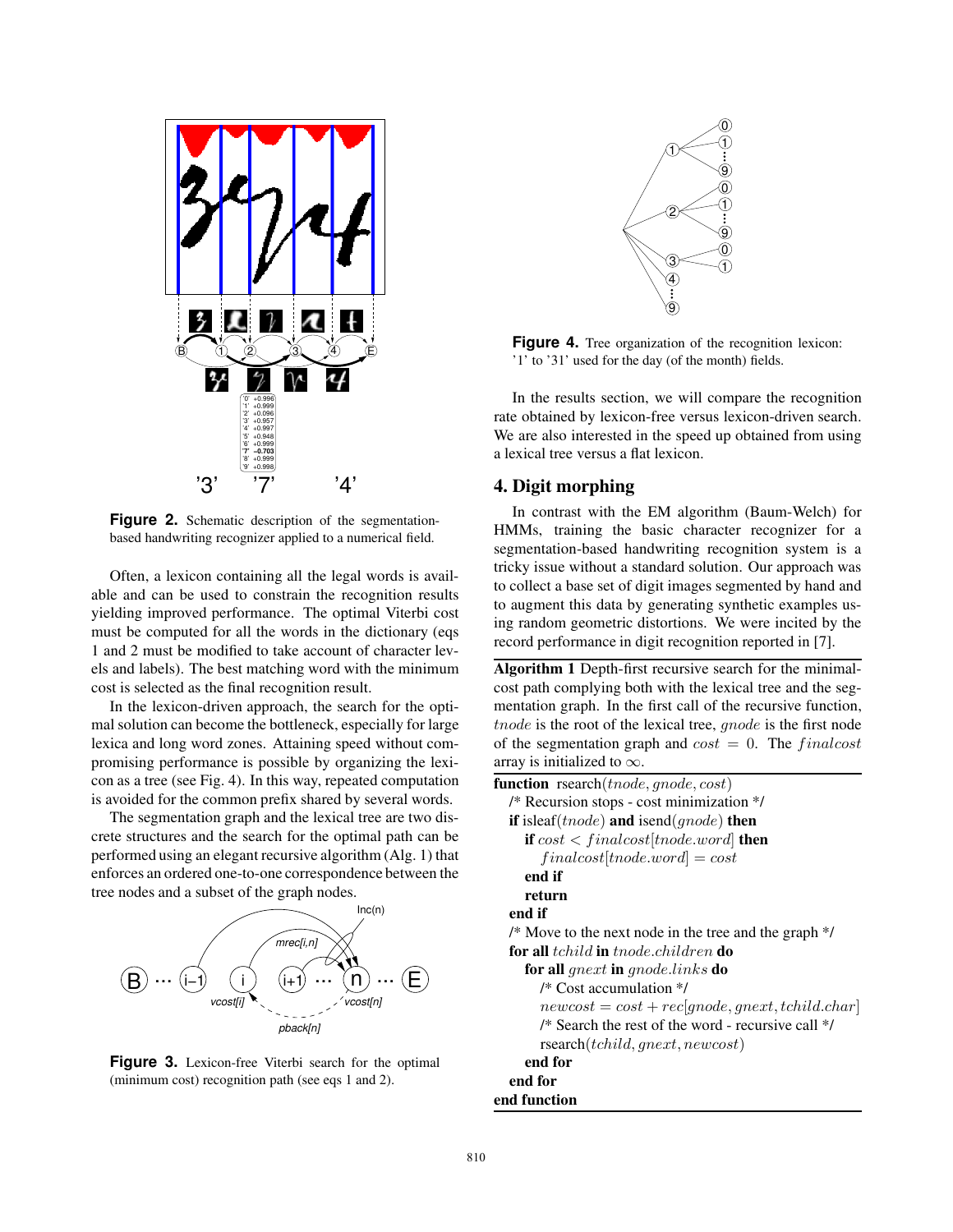

Figure 5. Examples of morphed digits used in training: the original pattern on the left, followed by five randomly distorted versions (28x28 normalized bitmaps).

For every pixel  $(i, j)$  of the template image, a random displacement vector  $(\Delta x, \Delta y)$  is generated. The displacement field of the complete image is smoothed using a Gaussian convolution kernel with standard deviation  $\sigma$ . The field is finally rescaled to an average amplitude A. The new morphed image  $(i', j')$  is generated using the displacement field and bilinear interpolation  $i' = i + \Delta x$ ,  $j' = j + \Delta y$ . This morphing process is controlled by two parameters: the smoothing radius  $\sigma$  and the average pixel displacement A. Both parameters  $\sigma$  and A are measured in units of pixels.

An intuitive interpretation is to imagine that the characters are written on a rubber sheet and we apply non-uniform random local distortions, contracting one part, while maybe expanding another part of the character (see Fig. 5). This random elastic morphing is more general than affine transforms, providing a rich ensemble of shape variations. We applied it to our base set of labeled digits (∼130 samples per class) to obtain a much expanded training dataset (from 1 up to 80 times). The expansion factor  $f$  controls the amount of synthetic data: for every base example,  $f - 1$  additional morphed patterns are generated and used in training.

This is a cheap method relying on random numbers and basic computer graphics. In this way, a virtually infinite volume of training samples can be fabricated. This stratagem is very successful and does not increase the load at recognition time for parametric classifiers. Essentially, we turn the tables around and, instead of trying to recognize a character garbled in an unpredictable way by the writer in the instantaneous act of handwriting, we generate the deformations ourselves, while training a neural network to become immune to such distortions.

One important question is whether the artificial patterns look natural and are therefore statistically representative for the normal perturbations encountered in handwriting. An empirical answer can be given showing that, for a reasonable choice of morphing parameters, using synthetic training data does increase the final recognition performance.

#### **5. Results**

In this section, we analyze how the recognition rate at the level of complete numerical fields is influenced by several factors. The tests were performed on 6740 numerical fields extracted from the KdK book of the year 1903 (∼1000 pages produced by a single writer).



Figure 6. Surface plot showing the recognition rate as a function of the morphing parameters  $\sigma$  and A (for an MLP digit recognizer and  $f = 50$ : the improvement is from the square mark (no morphing) to the round mark (operational point used further in our experiments).

Extensive retraining-recognition experiments were run in order to determine how the performance depends on the morphing parameters  $\sigma$  and A. Fig. 6 clearly shows that using morphing during training significantly improves performance with respect to the baseline where morphing is not used. The broad peak attests that the choice of the optimal morphing parameters is not critical. We used  $\sigma = 8$ and  $A = 2.5$  further in our experiments. The corresponding operation point is marked on the surface plot.

As can be seen on the right part of the figure, there is also the potential of destroying performance by using large displacements with reduced smoothing: the patterns are simply pulverized by the strong and uncorrelated distortion field.

In an experiment run on the MNIST digit set, the error rate was reduced from 1.4% to 0.9% by using morphing in training an MLP with the same architecture as the one used on the KdK data (confirming the results reported in [7]).

Fig. 7 shows how the recognition rate depends on the amount of synthetic data used to train the digit recognizer. Improved performance is obtained both for the MLP and RBF, whether or not a lexicon is used in recognition. Initially the RBF performs better than the MLP, but the situation is reversed with increasing amounts of artificial data. The MLP takes better advantage of the examples generated by morphing. All curves from Fig. 7 show that beyond an expansion factor of about 50, a saturation is reached and adding more training data by digit morphing does not result in significant improvements of the numerical field recognition rate. Using a lexicon to constrain the recognition gives an improvement of ∼3% compared to lexicon-free results.